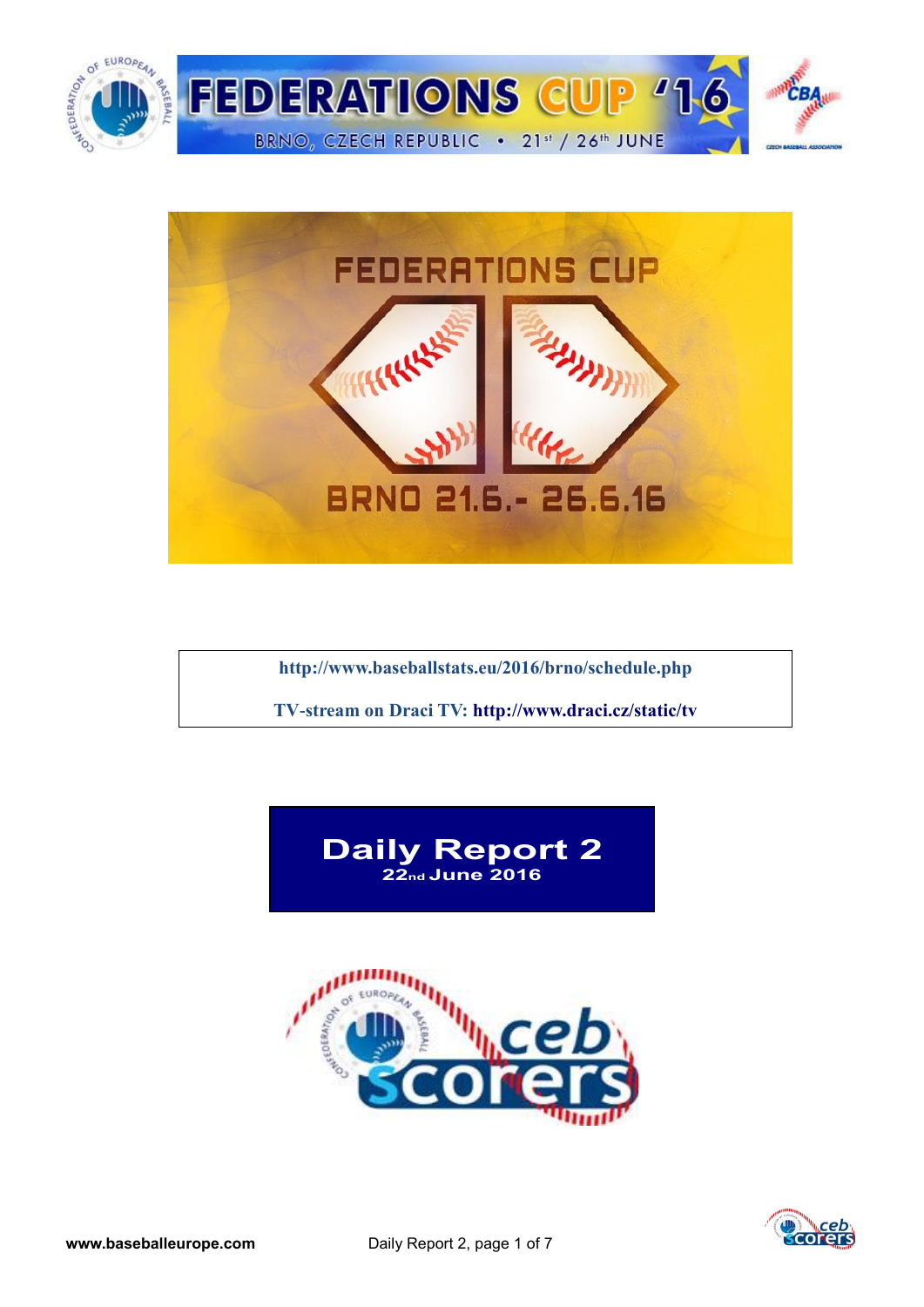

| Teams |  |
|-------|--|
|       |  |

- **Apollo Bratislava (SVK)** Draci Brno (CZE)
	- Buffaloes Blagoevgrad (BUL) **SSHOR Moskvich (RUS)**
- **Deurne Spartans Antwerp (BEL)** Sölvesborg Firehawks (SWE)

|  | <b>SSHOR Moskvich (RU</b> |  |
|--|---------------------------|--|
|  |                           |  |

| Game            | At time | <b>Ballpark</b> | Pool                    | <b>Schedule and Results</b><br>Home team                  | Final<br>Visiting team                       | <b>Inn</b>     |
|-----------------|---------|-----------------|-------------------------|-----------------------------------------------------------|----------------------------------------------|----------------|
|                 |         |                 |                         |                                                           | Score                                        |                |
|                 |         |                 |                         | Tuesday 21st June                                         |                                              |                |
| 01              | 10:00   | <b>Brno</b>     | A                       | SSHOR Moskvich (RUS)                                      | Deurne Spartans Antwerp (BEL)<br>$0 - 14$    | $\overline{7}$ |
| 02              | 14:30   | <b>Brno</b>     | Α                       | Sölvesborg Firehawks (SWE)                                | Buffaloes Blagoevgrad (BUL)<br>$9 - 1$       |                |
| 03              | 19:00   | <b>Brno</b>     | A                       | Draci Brno (CZE)                                          | <b>D</b> Apollo Bratislava (SVK)<br>$12 - 2$ | $\overline{7}$ |
|                 |         |                 |                         | Wednesday 22nd June                                       |                                              |                |
| 04              | 10:00   | <b>Brno</b>     | Α                       | Buffaloes Blagoevgrad (BUL)                               | $7 - 1$<br>SSHOR Moskvich (RUS)              |                |
| 05              | 14:30   | <b>Brno</b>     | Α                       | <b>B</b> Apollo Bratislava (SVK)                          | Sölvesborg Firehawks (SWE)<br>$5 - 4$        |                |
| 06              | 19:00   | <b>Brno</b>     | A                       | Deurne Spartans Antwerp (BEL) De Draci Brno (CZE)         | $1 - 2$                                      |                |
|                 |         |                 |                         | Thursday 23rd June                                        |                                              |                |
| 07              | 10:00   | <b>Brno</b>     | Α                       | <b>D</b> Apollo Bratislava (SVK)                          | SSHOR Moskvich (RUS)                         |                |
| 08              | 14:30   | <b>Brno</b>     | A                       | Deurne Spartans Antwerp (BEL) Buffaloes Blagoevgrad (BUL) |                                              |                |
| 09              | 19:00   | <b>Brno</b>     | A                       | Sölvesborg Firehawks (SWE)                                | Draci Brno (CZE)                             |                |
|                 |         |                 |                         | Friday 24th June                                          |                                              |                |
| 10 <sub>1</sub> | 10:00   | <b>Brno</b>     | $\overline{\mathsf{A}}$ | <b>B</b> Apollo Bratislava (SVK)                          | Deurne Spartans Antwerp (BEL)                |                |
| 11              | 14:30   | <b>Brno</b>     | Α                       | Sölvesborg Firehawks (SWE)                                | SSHOR Moskvich (RUS)                         |                |
| 12 <sub>2</sub> | 19:00   | <b>Brno</b>     | Α                       | Draci Brno (CZE)                                          | Buffaloes Blagoevgrad (BUL)                  |                |
|                 |         |                 |                         | Saturday 25th June                                        |                                              |                |
| 13 <sub>1</sub> | 10:00   | <b>Brno</b>     | A                       | Deurne Spartans Antwerp (BEL) Sölvesborg Firehawks (SWE)  |                                              |                |
| 14              | 14:30   | <b>Brno</b>     | A                       | Buffaloes Blagoevgrad (BUL)                               | <b>B</b> Apollo Bratislava (SVK)             |                |
| 15 <sub>1</sub> | 19:00   | Brno            | Α                       | SSHOR Moskvich (RUS)                                      | Draci Brno (CZE)                             |                |
|                 |         |                 |                         | Sunday 26th June                                          |                                              |                |
| 16              | 14:00   | <b>Brno</b>     | Fi                      | $\bullet$ :: A1 ::                                        | $\bullet$ :: A2 ::                           |                |

### [In each game the home team is named first](http://score.cebeurope.com/2013/antwerp/login.php)

|                | <b>Standing Pool A</b>               |    |    |    |            |           |  |  |  |  |  |  |  |  |
|----------------|--------------------------------------|----|----|----|------------|-----------|--|--|--|--|--|--|--|--|
| Pos            | Team                                 | GP | WO | LO | <b>AVG</b> | <b>GB</b> |  |  |  |  |  |  |  |  |
| 1              | Draci Brno (CZE)                     |    |    | 0  | 1000       |           |  |  |  |  |  |  |  |  |
| 2              | <b>D</b> Apollo Bratislava (SVK)     | 2  |    |    | 500        | 1.0       |  |  |  |  |  |  |  |  |
| 3              | Buffaloes Blagoevgrad (BUL)          | 2  |    |    | 500        | 1.0       |  |  |  |  |  |  |  |  |
| $\overline{4}$ | <b>Deurne Spartans Antwerp (BEL)</b> | 2  |    |    | 500        | 1.0       |  |  |  |  |  |  |  |  |
| $\overline{5}$ | Sölvesborg Firehawks (SWE)           | 2  |    |    | 500        | 1.0       |  |  |  |  |  |  |  |  |
| 6              | <b>SSHOR Moskvich (RUS)</b>          | っ  |    | າ  | O          | 2.0       |  |  |  |  |  |  |  |  |

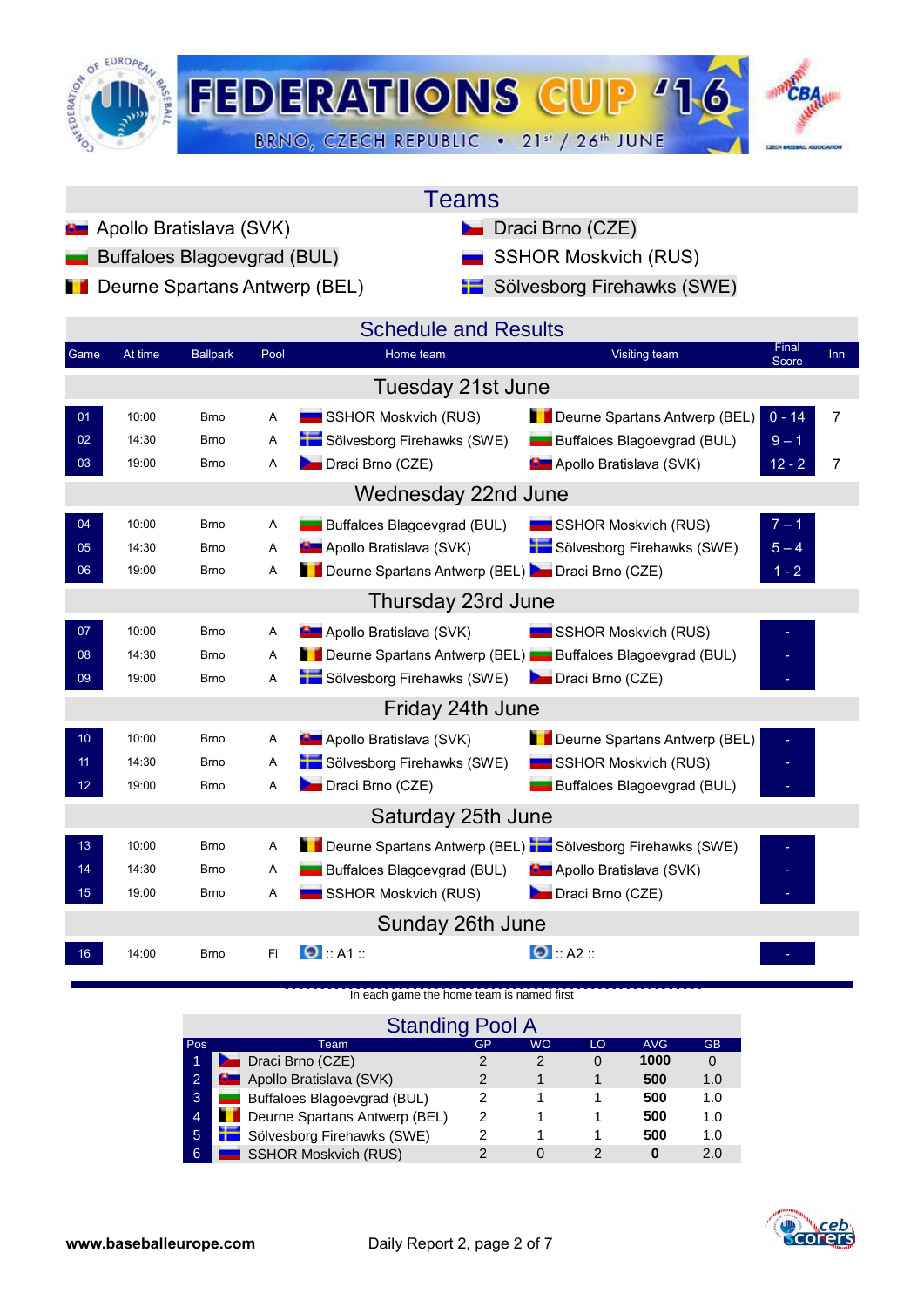

## **Game Summary 4**



### **Buffaloes Blagoevgrad (BUL) – SSHOR Moskvitch (RUS)**

| Score by innings                                                                  |  |  | R H E |                        |  |
|-----------------------------------------------------------------------------------|--|--|-------|------------------------|--|
| SSHOR Moskyich 000 001 000 $-1$ 5 7<br>Buffaloes Blagoevgr. 300 120 01X $-$ 7 6 1 |  |  |       | $(0 - 2)$<br>$(1 - 1)$ |  |
|                                                                                   |  |  |       |                        |  |

Jun 22, 2016 at Brno (Draci)

#### **SSHOR Moskvich 1 (0-2)**

| Player          | AВ | R        | Н | ВI           | 2B       | 3B       |   | HR BB    |           |              | SB CS HP | SH SF                                                                                                                                                                                                                                                                                                                                                                                                       |   | SO.            | IBB      | KL        | GDP          | PO.            | A              | F.            |
|-----------------|----|----------|---|--------------|----------|----------|---|----------|-----------|--------------|----------|-------------------------------------------------------------------------------------------------------------------------------------------------------------------------------------------------------------------------------------------------------------------------------------------------------------------------------------------------------------------------------------------------------------|---|----------------|----------|-----------|--------------|----------------|----------------|---------------|
| KOCHNOV rf      | ζ  |          | 0 | $\Omega$     | 0        | O        | 0 | 2        |           | 0            | Ω        | 0                                                                                                                                                                                                                                                                                                                                                                                                           | Ω | O              | 0        | $\Omega$  | $\Omega$     | 2              |                |               |
| RODRIGES 3b     |    | $\Omega$ | 0 | $\Omega$     | 0        | 0        | 0 | $\Omega$ | 0         | 0            | 0        | 0                                                                                                                                                                                                                                                                                                                                                                                                           | Ω |                | $\Omega$ | $\Omega$  | $\Omega$     | $\mathfrak{D}$ | O              |               |
| CHERNYSHOV 3b   |    | 0        | 0 | $\Omega$     | $\Omega$ | 0        | 0 | 3        | $\Omega$  | 0            | 0        |                                                                                                                                                                                                                                                                                                                                                                                                             | 0 | 0              | $\Omega$ | $\Omega$  |              |                | 3              |               |
| LIBIN E<br>1b   | 5. | $\Omega$ |   |              | $\Omega$ | $\Omega$ | 0 | $\Omega$ | $\bigcap$ | $\Omega$     | 0        | $\bigcap$                                                                                                                                                                                                                                                                                                                                                                                                   | Ω | 0              | $\Omega$ | $\Omega$  | $\cap$       | 11             | Ω              |               |
| LOBANOV NIKO dh | Κ  | $\Omega$ | 2 | $\Omega$     |          | O        | O |          | $\cap$    | O            | O        | $\bigcap$                                                                                                                                                                                                                                                                                                                                                                                                   | 0 | $\Omega$       | $\Omega$ | $\Omega$  | $\cap$       | $\bigcap$      | O              | ∩             |
| KUDRYASHOV ss   | 4  | O        |   | $\Omega$     | $\Omega$ | 0        | 0 | $\Omega$ | $\Omega$  | $\Omega$     | 0        | <sup>0</sup>                                                                                                                                                                                                                                                                                                                                                                                                | 0 | $\mathfrak{D}$ | $\Omega$ | $\bigcap$ |              | $\Omega$       | 2              | $\mathcal{D}$ |
| GALKIN D cf     | २  | $\Omega$ | Ω | $\Omega$     | $\Omega$ | $\cap$   | 0 |          | $\Omega$  | $\Omega$     | Ω        | $\bigcap$                                                                                                                                                                                                                                                                                                                                                                                                   | Λ | $\Omega$       | $\Omega$ | $\Omega$  |              | $\bigcap$      | Ω              |               |
| GALKIN A 1f     |    | O        | 0 | $\Omega$     | $\Omega$ | O        | Ω |          | $\cap$    | O            | O        | $\cap$                                                                                                                                                                                                                                                                                                                                                                                                      | Ω | $\Omega$       | 0        | $\Omega$  | $\cap$       | $\cap$         | O              | ∩             |
| ALENICHEV 1f    |    | 0        | Ω | $\Omega$     | $\Omega$ | O        | 0 | $\Omega$ | 0         | $\cap$       | 0        | <sup>0</sup>                                                                                                                                                                                                                                                                                                                                                                                                | n | $\mathcal{P}$  | $\Omega$ |           |              |                | O              | $\Omega$      |
| BOLOTIN C       | 4  | $\Omega$ |   | $\Omega$     |          | $\Omega$ | 0 | $\Omega$ | $\bigcap$ | $\Omega$     | O        | $\bigcap$                                                                                                                                                                                                                                                                                                                                                                                                   | 0 | $\Omega$       | $\Omega$ | $\Omega$  | $\cap$       | 4              | $\mathfrak{D}$ | $\Omega$      |
| BYKOVTSEV 2b    | 2  | O        | 0 | $\Omega$     | U        | O        | O | $\Omega$ | $\cap$    | Λ            | O        |                                                                                                                                                                                                                                                                                                                                                                                                             | Λ |                | 0        | $\Omega$  | $\cap$       | 3              |                | $\cap$        |
| TETEREV 2b      |    | O        | Ω | $\Omega$     | 0        | O        | Ω | $\Omega$ | 0         | <sup>0</sup> |          |                                                                                                                                                                                                                                                                                                                                                                                                             | ∩ | O              | $\Omega$ | $\bigcap$ | <sup>0</sup> | O.             | O              | O             |
| MAKSIMOV p      |    | O        | Ω | $\Omega$     | $\Omega$ | $\cap$   | 0 | $\Omega$ | $\cap$    | $\Omega$     | Λ        | $\bigcap$                                                                                                                                                                                                                                                                                                                                                                                                   | Λ | $\Omega$       | $\Omega$ | $\Omega$  | $\cap$       | $\cap$         | 5              | $\Omega$      |
| Totals          | 29 |          | 5 | $\mathbf{1}$ | 2        | 0        | 0 | 8        |           | $\Omega$     | 0        | $\mathfrak{D}_{1}^{(1)} = \mathfrak{D}_{2}^{(1)} = \mathfrak{D}_{2}^{(1)} = \mathfrak{D}_{2}^{(1)} = \mathfrak{D}_{2}^{(1)} = \mathfrak{D}_{2}^{(1)} = \mathfrak{D}_{2}^{(1)} = \mathfrak{D}_{2}^{(1)} = \mathfrak{D}_{2}^{(1)} = \mathfrak{D}_{2}^{(1)} = \mathfrak{D}_{2}^{(1)} = \mathfrak{D}_{2}^{(1)} = \mathfrak{D}_{2}^{(1)} = \mathfrak{D}_{2}^{(1)} = \mathfrak{D}_{2}^{(1)} = \mathfrak{D}_{2}^{$ | Ω | 6              | O        | п         |              | 24             | 12             |               |

#### **Buffaloes Blagoevgr 7 (1-1)**

| Player                   | AB             | R         |               | H BI           |    | 2B        | 3B HR BB                |                          |                       |                               |                |          |           |          |          |          | SB CS HP SH SF SO IBB KL GDP |              |           | PO.            | A             | F.       |       |          |
|--------------------------|----------------|-----------|---------------|----------------|----|-----------|-------------------------|--------------------------|-----------------------|-------------------------------|----------------|----------|-----------|----------|----------|----------|------------------------------|--------------|-----------|----------------|---------------|----------|-------|----------|
| DUNDALOV 3b              | 4              | 2         |               |                |    | 0         | 0                       | 0                        |                       |                               | O              | Ω        |           |          | Ω        |          |                              | ∩            | 0         |                | $\mathcal{P}$ |          |       |          |
| PETROV Pr ss             | 3              |           | $\Omega$      | $\Omega$       |    | $\Omega$  | $\Omega$                | $\Omega$                 | $\mathcal{L}$         | 1                             | $\Omega$       | $\Omega$ | $\bigcap$ | $\Omega$ | $\Omega$ |          | $\cap$                       | $\Omega$     | $\cap$    | $\mathbf{1}$   | .5            | $\Omega$ |       |          |
| TEMELKOV SK 1f           | 4              |           |               | 1              |    | $\bigcap$ | $\Omega$                | $\Omega$                 | 1                     | $\Omega$                      | $\bigcap$      | $\Omega$ | $\cap$    |          |          |          |                              | $\mathbf{1}$ |           | $\mathfrak{D}$ | $\Omega$      | 0        |       |          |
| DIMITROV T 1b            | 4              |           | $\mathcal{P}$ | $\mathfrak{D}$ |    | $\Omega$  | $\Omega$                | $\Omega$                 | 1.                    | $\Omega$                      | $\Omega$       | $\Omega$ | $\Omega$  | $\Omega$ | 1        |          | $\Omega$                     | $\cap$       | $\bigcap$ | 13             | $\Omega$      | 0        |       |          |
| BLAGOEV 2b               | 4              | 0         |               | <sup>0</sup>   |    | $\Omega$  | $\Omega$                | $\bigcap$                |                       | 0                             | 0              | $\Omega$ | $\cap$    |          | $\Omega$ |          | $\Omega$                     | $\Omega$     | 0         | 4              |               | 0        |       |          |
| TASHEV cf                | 3              |           |               | $\Omega$       |    | $\cap$    | $\Omega$                | $\Omega$                 | 1                     | 1                             | $\cap$         | $\Omega$ |           |          |          |          | $\cap$                       | $\Omega$     | $\cap$    | $\Omega$       | $\Omega$      | 0        |       |          |
| KARASHTRANOV rf          | $\mathcal{L}$  | $\bigcap$ | $\bigcap$     | $\Omega$       |    | $\cap$    | $\Omega$                | $\bigcap$                | 1                     | 1                             | $\Omega$       | $\Omega$ |           |          | $\Omega$ |          | $\cap$                       |              |           | $\Omega$       | $\Omega$      | 0        |       |          |
| ANGELOV C                | $\mathbf{1}$   | $\Omega$  | $\Omega$      | $\Omega$       |    | 0         | $\Omega$                | $\Omega$                 | $\Omega$              | 0                             | $\Omega$       | $\Omega$ | 0         |          | 0        |          | 0                            | $\Omega$     | $\cap$    | 3              | 0             | 0        |       |          |
| ANDONOV C                | $\mathbf{1}$   |           | $\Omega$      | $\Omega$       |    | $\Omega$  | $\Omega$                | $\Omega$                 | 2                     | $\Omega$                      | $\mathfrak{D}$ | $\Omega$ | $\Omega$  | $\cap$   | $\Omega$ |          | $\Omega$                     | $\cap$       |           | 3              | $\Omega$      | O        |       |          |
| NEDELCHEV dh             | $\overline{4}$ | $\Omega$  | $\Omega$      | $\Omega$       |    | 0         | $\Omega$                | $\Omega$                 | $\bigcap$             | $\Omega$                      | $\Omega$       | $\Omega$ | $\cap$    | $\Omega$ | 0        |          | $\Omega$                     | $\Omega$     |           | $\Omega$       | $\Omega$      | 0        |       |          |
| PETKOV Po p              | 0              | $\circ$   | $\circ$       | 0              |    | 0         | $\mathbf{0}$            | 0                        | $\Omega$              | 0                             | $\Omega$       | 0        | $\circ$   | $\Omega$ | 0        |          | $\Omega$                     | $\Omega$     | $\bigcap$ | $\Omega$       | 4             | Ω        |       |          |
| Totals                   | 30             | 7         | 6             | 4              |    | $\cap$    | $\Omega$                | $\Omega$                 | 10                    | 3                             | $\mathcal{L}$  | 0        | 2         |          | 3        |          | U                            |              | $\cap$    | 27             | 18            |          |       |          |
| SSHOR Moskvich           |                |           | IP            | H              |    |           | R ER BB SO              |                          |                       | WP HB BK IBB SH SF CI         |                |          |           |          |          |          |                              |              |           | 2B 3B HR AB BF |               |          | FO GO | ΝP       |
| MAKSIMOV<br>$L$ , 0-1    | $8.0\quad 6$   |           |               |                | 7  |           | ---------------<br>4 10 | $\overline{\phantom{a}}$ |                       | --------------<br>$2 \quad 0$ | $\Omega$       | $\Omega$ |           | $2^{1}$  | $\Omega$ | $\Omega$ | ------------<br>$\Omega$     | $\Omega$     | $\Omega$  | 30             | 42            |          |       | 8 10 141 |
| Buffaloes Blaqoevqr IP H |                |           |               |                |    |           | R ER BB SO              |                          | WP HB BK IBB SH SF CI |                               |                |          |           |          |          |          |                              |              |           | 2B 3B HR AB BF |               |          | FO GO | NP       |
| $W, 1-0$<br>PETKOV Po    |                |           | 9.05          |                | -1 |           | 1 8                     | 6                        | $\mathbf{1}$          | $\Omega$                      | $\Omega$       | $\cap$   |           | 2        | $\cap$   | $\Omega$ | $\mathcal{L}$                | $\bigcap$    | $\cap$    | 29             | 39            |          |       | 4 15 142 |

 Umpires - HP: JACOBS Jean-Paul (BEL) 1B: PRIBYL Frantisek (CZE) 3B: MATULIK Roman (SVK) Start: 10:00 Time: 2:22 Attendance: 25

 Weather: Sunny Game notes: Scorers - CAPKA Filip (CZE), KUCKOVA Romana (CZE) TC - BILEK Bohumil (CZE)

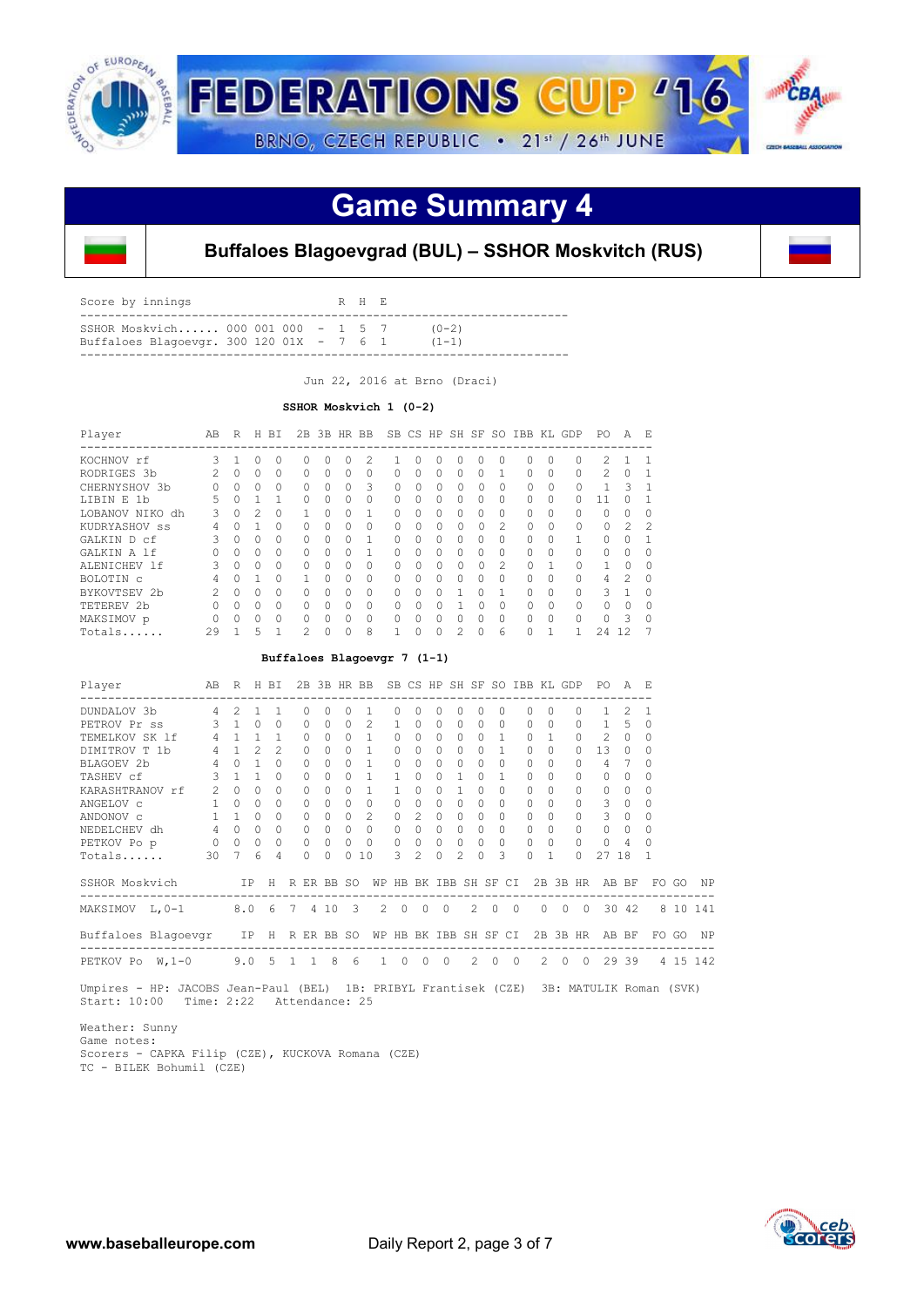

## **Game Summary 5**



### **Apollo Bratislava (SVK) – Sölvesborg Firehawks (SWE)**

| Score by innings                                                                    |  |  | R H E |                        |
|-------------------------------------------------------------------------------------|--|--|-------|------------------------|
| Solvesborg Firehawks 200 000 101 - $4$ 7 1<br>Apollo Bratislava 200 021 00X - 5 9 3 |  |  |       | $(1 - 1)$<br>$(1 - 1)$ |
|                                                                                     |  |  |       |                        |

Jun 22, 2016 at Brno (Draci)

### **Solvesborg Firehawks 4 (1-1)**

| Player         | AB            | R        | Н | BI       | 2B       |          | 3B HR BB |                | SB       |   |   | CS HP SH SF |   | SO.            | IBB KL   |          | GDP      | PO.           | A  | F.       |
|----------------|---------------|----------|---|----------|----------|----------|----------|----------------|----------|---|---|-------------|---|----------------|----------|----------|----------|---------------|----|----------|
| JOHNSON B c/3b | 5             |          | 2 | $\Omega$ | Ω        |          | Ω        | 0              |          |   |   |             |   |                | O        |          |          |               |    | $\Omega$ |
| HALLSTEN 1b/cf | 5             |          |   |          |          | 0        | 0        | 0              | $\Omega$ | 0 | 0 | 0           | 0 | 0              | $\Omega$ | $\Omega$ |          | 8             | 2  | 0        |
| PORTER SS      |               |          |   |          |          | 0        | 0        | $\Omega$       | 0        |   |   | 0           |   | O              | 0        | $\Omega$ |          | 4             | 3  | $\Omega$ |
| JOHNSON J 3b/c | 4             |          | 0 |          | 0        | 0        | Ω        |                | 0        |   | Ω | $\cap$      |   | O              | 0        | $\Omega$ | $\Omega$ | 4             | 3  | 0        |
| JOHNSON D 2b   | 4             | 0        | 3 |          | 0        | 0        | 0        | 0              | 0        | Ω | 0 | $\bigcap$   | 0 | 0              | $\Omega$ | $\Omega$ | $\Omega$ | 2             | 3  |          |
| KALLFORS cf    |               | $\Omega$ | 0 | $\Omega$ | $\Omega$ | 0        | 0        | $\Omega$       | 0        | Ω | 0 | $\bigcap$   | Ω | $\mathfrak{D}$ | $\Omega$ |          | $\Omega$ | $\mathcal{D}$ | Ω  | 0        |
| TALBERT ph     |               | $\Omega$ | O | $\Omega$ | $\Omega$ | $\cap$   | $\Omega$ | $\Omega$       | $\Omega$ | 0 | O | $\bigcap$   | Ω | O              | $\Omega$ | $\Omega$ | $\cap$   | $\cap$        | O  | $\Omega$ |
| LENNARTSSON 1b |               | $\Omega$ | Ω | $\Omega$ | $\Omega$ | $\Omega$ | 0        | $\Omega$       | $\Omega$ | Ω | 0 | $\bigcap$   | 0 | $\Omega$       | $\Omega$ | $\Omega$ | $\Omega$ | $\mathcal{D}$ | Ω  | $\Omega$ |
| ODMO dh        | $\mathcal{L}$ | $\Omega$ | Ω | $\Omega$ | $\Omega$ | 0        | Ω        | $\Omega$       | 0        | Ω | Ω | $\cap$      | Ω |                | 0        |          | $\Omega$ | $\cap$        | Ω  | ∩        |
| BERGHED ph     |               |          | Ω | $\Omega$ | 0        | 0        | 0        | $\Omega$       | $\Omega$ | Ω | Ω | $\bigcap$   |   |                | $\Omega$ |          |          | $\cap$        | Ω  | ∩        |
| BROMAN rf      |               | $\Omega$ | 0 | $\Omega$ | 0        | 0        | 0        | $\Omega$       | 0        | 0 | 0 | $\Omega$    | 0 | O              | $\Omega$ | $\Omega$ | $\Omega$ | $\Omega$      | O  | O        |
| SEGRE ph/rf    |               | O        | 0 | $\Omega$ | Ω        | O        | Ω        | $\Omega$       | 0        | O | O | $\bigcap$   |   | O              | $\Omega$ | $\Omega$ |          |               |    | O        |
| OLEFALK 1f     |               |          | Ω | $\Omega$ | Ω        | O        | O        | $\mathfrak{D}$ | U        | Λ | O | $\bigcap$   | Ω |                | 0        | $\Omega$ | $\Omega$ | $\bigcap$     | O  |          |
| ANDERSSON p    |               |          | 0 | $\Omega$ | Ω        | O        | Ω        | $\Omega$       | U        | Λ | Ω | $\bigcap$   | Ω | O              | 0        | $\Omega$ |          | $\cap$        |    | ∩        |
| KARLSSON p     |               | O        | 0 | $\Omega$ | 0        | O        | 0        | $\Omega$       | 0        | Λ | Ω | $\bigcap$   | 0 | 0              | 0        | $\Omega$ |          |               | ς  | $\Omega$ |
| Totals         | 36            | 4        |   | 3        |          | 0        | 0        | 3              |          | 0 |   | $\Omega$    |   | 5              | 0        | 3        |          | 24            | 16 |          |

#### **Apollo Bratislava 5 (1-1)**

| Player                                                                                                    | AB R H BI  |                     |         |                |          |          |                |             | 2B 3B HR BB SB CS HP SH SF SO IBB KL GDP                   |                |                |                               |                |              |                |                |          |          |                     | PO.            | A F.          |               |       |                      |
|-----------------------------------------------------------------------------------------------------------|------------|---------------------|---------|----------------|----------|----------|----------------|-------------|------------------------------------------------------------|----------------|----------------|-------------------------------|----------------|--------------|----------------|----------------|----------|----------|---------------------|----------------|---------------|---------------|-------|----------------------|
| BRUNEGRAF ss                                                                                              |            | $3 \t2 \t1$         |         | $\Omega$       |          |          |                | $\Omega$    | $\overline{1}$                                             |                | $\Omega$       | $\Omega$                      | $\circ$        | $\Omega$     |                |                | $\Omega$ | $\cap$   | $\Omega$            | $2^{\circ}$    | 5             | $\Omega$      |       |                      |
| GOTTSCHALL R cf 2 1 0 1                                                                                   |            |                     |         |                |          |          | $0 \quad 0$    | $\Omega$    | $\Omega$                                                   | $\Omega$       | $\Omega$       | $1 \quad 0$                   |                | $\mathbf{1}$ | $\Omega$       |                | $\Omega$ | $\Omega$ | $\Omega$            | $\overline{0}$ | $\Omega$      | $\Omega$      |       |                      |
| $\begin{array}{ccccccccc}\n & & & & 3 & 1 & 2 \\ & & & & 3 & 0 & 1\n\end{array}$<br>VACLAVIK 1b           |            |                     |         | $\Omega$       |          |          | $0 \quad 0$    |             | $0\quad 1$                                                 |                |                | $0\quad 0\quad 0\quad 0\quad$ |                |              | $0 \quad 0$    |                | $\Omega$ | $\Omega$ |                     | $0 \t15 \t1$   |               | $\Omega$      |       |                      |
| HORACEK dh                                                                                                |            |                     |         | 1              |          |          | $0 \quad 0$    | $\Omega$    | 1                                                          | $\Omega$       | $\Omega$       | $\cap$                        | $\Omega$       | $\cap$       | $\Omega$       |                |          | $\Omega$ | $\Omega$            | $\Omega$       | $\Omega$      | $\Omega$      |       |                      |
| $4 \t0 \t1$<br>BARRETO 3b                                                                                 |            |                     |         | $\mathcal{L}$  |          | $\cap$   | $\cap$         | $\Omega$    | $\cap$                                                     | $\Omega$       | $\Omega$       | $0 \quad 0$                   |                | $\Omega$     | $\Omega$       |                | $\cap$   | $\Omega$ | $1 \quad$           | $\mathbf{1}$   | $\mathcal{P}$ | $\mathcal{P}$ |       |                      |
| GOTTSCHALL M c                                                                                            |            | $4\quad 0$          | $\circ$ | $\Omega$       |          | $\Omega$ | $\Omega$       | $\Omega$    | $\Omega$                                                   | $\Omega$       | $\Omega$       | $\cap$                        | $\overline{0}$ | $\Omega$     | $\Omega$       |                | $\Omega$ | $\Omega$ | $\Omega$            | $4 -$          | $\mathbf{1}$  | $\Omega$      |       |                      |
| BUKVA rf                                                                                                  |            | $3 \quad 1 \quad 2$ |         | $\Omega$       |          |          | $0 \quad 0$    |             | $0\quad 1$                                                 |                |                | 2 1 0 0                       |                |              | $0 \quad 0$    |                | $\Omega$ | $\Omega$ | 0                   | $2^{\circ}$    | $\Omega$      | $\Omega$      |       |                      |
| ROMAN lf                                                                                                  |            | 300                 |         | $\Omega$       |          |          | $0 \quad 0$    | $\Omega$    | $\overline{0}$                                             | $\mathbf{0}$   |                | $0\quad 0\quad 0$             |                |              | $0 \quad 1$    |                | $\Omega$ | $\Omega$ | $1 \quad$           | $\overline{0}$ | $\circ$       | $\Omega$      |       |                      |
| PAKSI 2b 3 0 2 1                                                                                          |            |                     |         |                |          |          |                |             | $\begin{array}{ccccccccc}\n0 & 0 & 0 & 0 & 0\n\end{array}$ |                |                | 0 1 0 0                       |                |              | $0 \quad 0$    |                | $\Omega$ | $\cap$   |                     | $0\qquad 2$    | $\mathcal{P}$ | 1             |       |                      |
| ZILAVY p                                                                                                  |            | $0\qquad 0\qquad 0$ |         |                | $\Omega$ |          | $0\quad 0$     |             | $0\qquad 0$                                                | $\overline{0}$ |                | $0\quad 0\quad 0$             |                |              | $0 \quad 0$    |                | $\circ$  | $\Omega$ |                     | $0 \t 1 \t 2$  |               | $\Omega$      |       |                      |
| Totals                                                                                                    | 28 5       |                     | Q       | $\overline{5}$ |          | $\Omega$ | $\Omega$       | $\Omega$    | 4                                                          | $\mathcal{P}$  | $\mathfrak{D}$ | $\mathbf{1}$                  | $\Omega$       | $\mathbf{1}$ | $\mathbf{1}$   |                |          | $\cap$   | $\mathfrak{D}$      | 27             | 13            | $\mathcal{R}$ |       |                      |
| Solvesborg Firehawks IP H R ER BB SO WP HB BK IBB SH SF CI 2B 3B HR AB BF FO GO                           |            |                     |         |                |          |          |                |             |                                                            |                |                |                               |                |              |                |                |          |          |                     |                |               |               |       | NP                   |
| ANDERSSON L, 0-1 5.2 9                                                                                    |            |                     |         |                |          |          | 5 3 3 1        |             | $\mathbf{1}$                                               |                | $1 \quad 0$    | $\Omega$                      |                | $\Omega$     | $\overline{1}$ | $\Omega$       |          |          | $0 \quad 0 \quad 0$ |                | 22 27         |               |       | 7 6 101              |
| KARLSSON                                                                                                  |            | 2.1                 |         | $\Omega$       | $\Omega$ | $\Omega$ |                | $1 \quad 0$ | $\Omega$                                                   |                | $0 \quad 0$    | $\Omega$                      |                | $\cap$       | $\Omega$       | $\Omega$       | $\Omega$ | $\Omega$ | $\Omega$            | 6              | 7             |               |       | $1 \quad 5 \quad 23$ |
| Apollo Bratislava IP H R ER BB SO WP HB BK IBB SH SF CI 2B 3B HR AB BF                                    |            |                     |         |                |          |          |                |             |                                                            |                |                |                               |                |              |                |                |          |          |                     |                |               |               | FO GO | N <sub>P</sub>       |
| ZILAVY W, 1-0 9.0 7 4 3 3 5                                                                               |            |                     |         |                |          |          |                |             | $\Omega$                                                   |                | $1 \quad 0$    | $\bigcirc$                    |                | $0\quad 0$   |                | $\overline{0}$ |          |          |                     | 1 0 0 36 40    |               |               |       | 7 14 131             |
| Umpires - HP: BORSELLI Franco (ITA) 1B: SUROVYAGIN Boris (RUS) 3B: PRIBYL Frantisek (CZE)<br>Start: 14:30 | Time: 2:17 |                     |         |                |          |          | Attendance: 55 |             |                                                            |                |                |                               |                |              |                |                |          |          |                     |                |               |               |       |                      |

 Weather: Sunny Game notes: Scorers - CAPKA Filip (CZE), JARES Petr (CZE) TC - BILEK Bohumil (CZE)

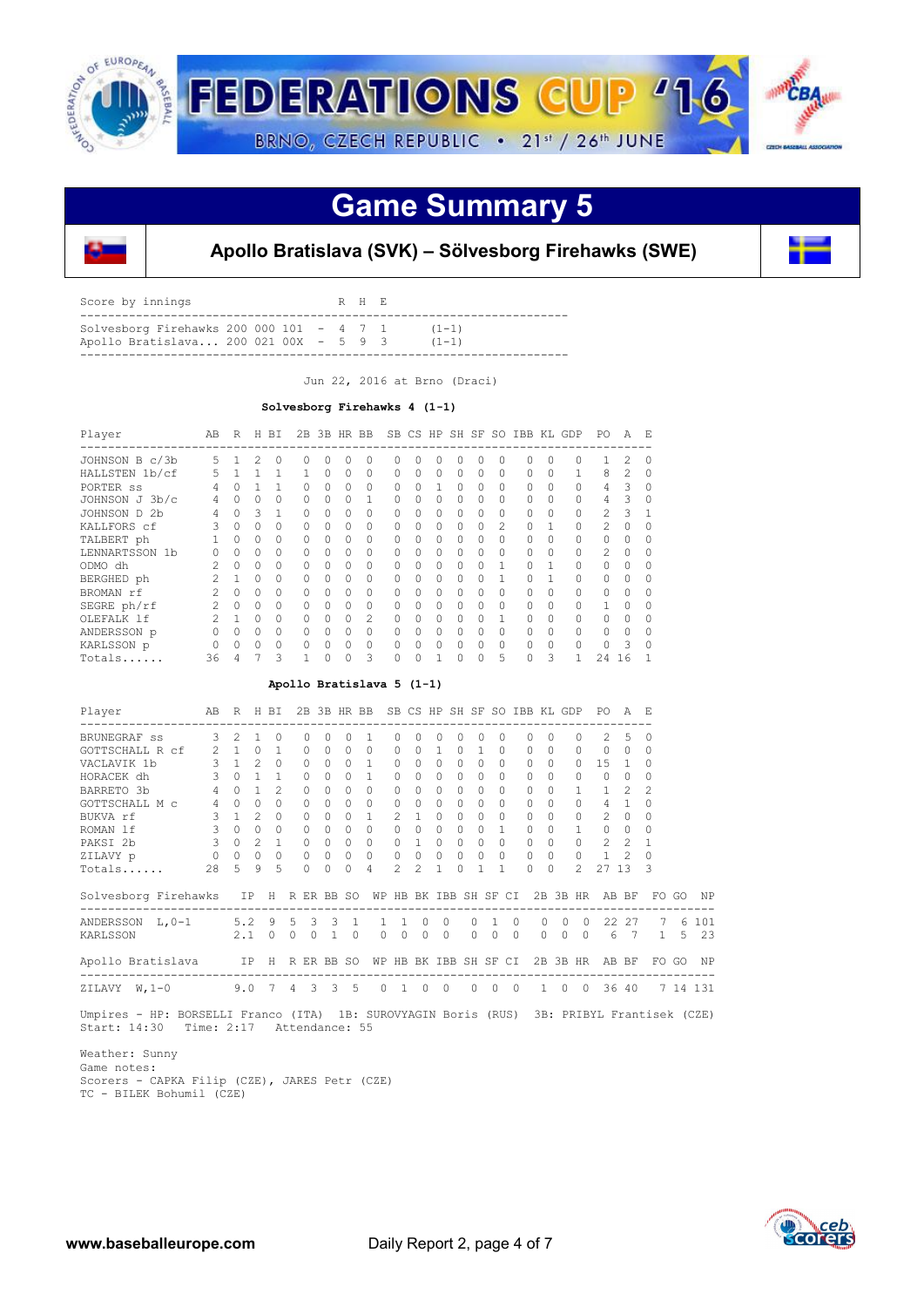

## **Game Summary 6**



### **Deurne Spartans Antwerp (BEL) – Draci Brno (CZE)**

| Score by innings                                                       |  | R H E |                        |  |
|------------------------------------------------------------------------|--|-------|------------------------|--|
| Draci Brno 001 010 000 - 2 10 1<br>Deurne Spartans 000 000 100 - 1 6 1 |  |       | $(2 - 0)$<br>$(1 - 1)$ |  |
|                                                                        |  |       |                        |  |

Jun 22, 2016 at Brno (Draci)

#### **Draci Brno 2 (2-0)**

| Player              | AB | R        | H             | <b>BT</b> | 2B |          | 3B HR    | <b>BB</b>     |                |          |          | SB CS HP SH SF |              | SO. | IBB KL |          | GDP      | PO           | A  | E.       |
|---------------------|----|----------|---------------|-----------|----|----------|----------|---------------|----------------|----------|----------|----------------|--------------|-----|--------|----------|----------|--------------|----|----------|
| HAJTMAR J 2b        | 5. |          |               | O         | Ω  | O        | O        | $^{(1)}$      | O.             | Ω        | 0        | O              | $\Omega$     | Ω   | 0      | $\Omega$ | 0        | 5            | 3  | $\cap$   |
| HAJTMAR A rf        | 5  |          | 3             | 0         |    | U        | 0        | 0             | <sup>n</sup>   |          | 0        | 0              | 0            | Ω   | 0      | $\Omega$ | 0        |              |    | C        |
| <b>SCHNEIDER SS</b> | 4  |          |               |           | O  | O        | $\Omega$ |               |                | $\Omega$ | O        | O              | $\Omega$     | 0   | U      | $\Omega$ | O        |              | 5  |          |
| CHROUST P<br>.3b    | 3  | $\Omega$ |               | $\Omega$  | O  | O        | $\Omega$ | $\mathcal{L}$ | $\mathfrak{D}$ | $\Omega$ | $\Omega$ | O              | $\Omega$     | 0   | 0      | $\Omega$ | $\Omega$ | $\cap$       | 2  | $\Omega$ |
| KREMLACEK 1b        | 4  | $\Omega$ |               | $\Omega$  | O  | U        | $\Omega$ | $\Omega$      | <sup>n</sup>   | 0        | 0        | 0              | 0            | 3   | U      | 3        | 0        | 9            |    | $\Omega$ |
| POLANSKY dh         | 4  | $\cap$   |               | $\Omega$  | Ω  | U        | $\Omega$ | $\cap$        | $\cap$         | $\Omega$ | 0        | O              | $\Omega$     | 3   | U      | 1        | $\cap$   | O            |    | $\Omega$ |
| DERHAK C            | 3  | $\Omega$ | $\mathcal{P}$ | $\Omega$  | Ω  | $\Omega$ | $\cap$   |               | $\cap$         | $\Omega$ | $\Omega$ | O              | $\Omega$     | 0   | 0      | $\Omega$ | O        | 11           | 0  | $\Omega$ |
| ONDRACEK 1f         | 4  |          |               | $\Omega$  | Ω  | U        | $\Omega$ | $\Omega$      | $\cap$         | $\Omega$ | O        | O              | 0            | O   | 0      | $\Omega$ | O        | O            | Ω  | $\Omega$ |
| MOSTEK cf           | 4  | $\cap$   |               | $\Omega$  | U  | O        | ∩        | $\cap$        | <sup>n</sup>   | $\cap$   | 0        | U              | $\cap$       | 1   | Λ      | $\Omega$ | $\cap$   | <sup>0</sup> | ∩  | ∩        |
| SOBOTKA p           | 0  | $\Omega$ |               | 0         | Ω  | U        | O        | $\Omega$      | <sup>n</sup>   | Ω        | Ω        | O              | $\Omega$     | Ω   | 0      | $\Omega$ | 0        | U            |    | $\Omega$ |
| JARVIS p            | 0  | $\Omega$ |               | $\Omega$  | O  | O        | $\Omega$ | $\Omega$      | $\cap$         | O        | O        | O              | $\Omega$     | O   | U      | $\Omega$ | 0        | O            |    | $\cap$   |
| Totals              | 36 | っ        |               |           |    | n        | ∩        | 4             | ₹              |          | $\Omega$ | U              | <sup>n</sup> |     | U      | 4        | O        | クワ           | 1つ |          |

#### **Deurne Spartans 1 (1-1)**

| Player                                                    | AB             | R H BI       |              |                |          |                | 2B 3B HR BB    |          |              |                       |              |              |           |              |           |               | SB CS HP SH SF SO IBB KL GDP |                      |          | PO.                      | A            | F.       |                |           |
|-----------------------------------------------------------|----------------|--------------|--------------|----------------|----------|----------------|----------------|----------|--------------|-----------------------|--------------|--------------|-----------|--------------|-----------|---------------|------------------------------|----------------------|----------|--------------------------|--------------|----------|----------------|-----------|
| REINA VIANT 1f                                            | 5              |              |              |                |          |                |                |          |              |                       |              |              |           |              |           |               | $\Omega$                     |                      |          | ς                        |              | 0        |                |           |
| DE VRIENDT M cf                                           | 3              | $\Omega$     | $\Omega$     | $\Omega$       |          | $\Omega$       | $\Omega$       | $\Omega$ | $\mathbf{1}$ | $\Omega$              | 0            | $\Omega$     | $\Omega$  | $\Omega$     |           | 0             | $\Omega$                     | $\Omega$             |          | 3                        | $\Omega$     | $\Omega$ |                |           |
| JONIS 3b                                                  | $4 -$          | $\Omega$     | 1            | $\Omega$       |          | 0              | 0              | $\Omega$ | $\Omega$     | $\Omega$              | 0            | $\Omega$     | $\Omega$  | 0            |           |               | $\Omega$                     |                      | $\Omega$ | 2.                       | -1.          |          |                |           |
| ALVES VILACH 1b                                           | $4 -$          | $\Omega$     | 2            | $\Omega$       |          | 0              | $\Omega$       | ∩        | $\bigcap$    | $\cap$                | <sup>n</sup> | $\bigcap$    | $\bigcap$ | $\cap$       |           | 1             | $\Omega$                     | $\cap$               |          | 7                        | $\Omega$     | $\Omega$ |                |           |
| VALERIO 2b                                                | $\overline{4}$ | $\bigcap$    | $\cap$       | $\Omega$       |          | $\cap$         | $\Omega$       | ∩        | $\Omega$     | $\cap$                | 0            | $\cap$       | $\bigcap$ | $\Omega$     |           | 1             | $\Omega$                     | $\Omega$             |          | $\mathbf{1}$             | 3            | 0        |                |           |
| JIE-SAM-FOEK rf                                           | $\overline{4}$ | -1           |              | $\bigcap$      |          |                | 0              |          | 0            | 0                     | 0            | 0            | $\cap$    | <sup>n</sup> |           |               | $\bigcap$                    |                      | $\Omega$ | 2                        | $\Omega$     | 0        |                |           |
| VICENTE dh                                                | $2^{\circ}$    | $\Omega$     | $\Omega$     | $\cap$         |          | 0              | 0              |          |              | $\Omega$              | 0            |              |           | $\Omega$     |           | 1             | $\Omega$                     |                      |          | $\Omega$                 | $\Omega$     | 0        |                |           |
| DE BENS dh                                                | $\mathbf{1}$   | $\Omega$     | $\Omega$     | $\Omega$       |          | $\Omega$       | $\Omega$       | $\Omega$ | $\Omega$     | $\Omega$              | 0            | $\Omega$     | $\Omega$  | 0            |           |               | $\Omega$                     | $\Omega$             | $\Omega$ | 0                        | $\Omega$     | 0        |                |           |
| STRAUSS ss                                                | 3              | $\Omega$     |              | $\Omega$       |          | $\Omega$       | $\Omega$       | $\Omega$ |              | $\Omega$              | $\Omega$     | $\Omega$     | $\Omega$  | $\Omega$     |           | $\mathcal{L}$ | $\Omega$                     | $\Omega$             |          | $\mathfrak{D}$           | -1           | $\Omega$ |                |           |
| DE VRIENDT N C                                            | 4              | $\Omega$     | $\mathbf{1}$ | 1              |          | $\Omega$       | $\Omega$       | ∩        | $\Omega$     | $\Omega$              | 0            | $\cap$       | $\bigcap$ | $\Omega$     |           | $\mathcal{L}$ | $\Omega$                     |                      |          | 7                        | $\mathbf{1}$ | $\Omega$ |                |           |
| VANDENBOSCH p                                             | $\circ$        | $\mathbf{0}$ | $\circ$      | $\circ$        |          | 0              | $\Omega$       | $\Omega$ | $\Omega$     | $\circ$               | $\Omega$     | 0            | $\Omega$  | $\Omega$     |           | $\Omega$      | $\Omega$                     | $\Omega$             |          | $\Omega$                 | $\Omega$     | $\Omega$ |                |           |
| Totals                                                    | 34             | $\mathbf{1}$ | 6            | 1              |          | 1.             |                | $\Omega$ | Κ            | 0                     | $\Omega$     |              |           | 0            | 10        |               | $\Omega$                     | 4                    | $\cap$   | 27                       |              | 1        |                |           |
| Draci Brno                                                |                |              |              | IP H           |          |                | R ER BB SO     |          |              | WP HB BK IBB SH SF CI |              |              |           |              |           |               |                              |                      |          | 2B 3B HR AB BF           |              |          | FO GO          | ΝP        |
| -------------------------------------<br>SOBOTKA $W, 1-0$ |                |              |              | 6.2 5 1        |          | -1             | $\overline{1}$ | 5        |              | $\Omega$              | $\bigcap$    | $\Omega$     |           | $\bigcap$    | $\cap$    | $\bigcap$     |                              | $\Omega$             | $\cap$   | ------------------------ | 26 27        |          | 3 12           | 90        |
| S, 1<br>JARVIS                                            |                | 2.1          |              | $\overline{1}$ | $\Omega$ | $\Omega$       | 2              | 5        |              | $\Omega$<br>$\Omega$  | $\Omega$     | $\Omega$     |           | $\Omega$     | $\bigcap$ | $\Omega$      |                              | $\Omega$<br>$\Omega$ | $\Omega$ | 8                        | 10           | $\Omega$ | $\overline{2}$ | 43        |
| Deurne Spartans                                           |                |              |              | IP H           |          |                | R ER BB SO     |          |              | WP HB BK IBB SH SF CI |              |              |           |              |           |               |                              |                      |          | 2B 3B HR AB BF           |              |          | FO GO          | <b>NP</b> |
| VANDENBOSCH L, 0-1 9.0 10                                 |                |              |              |                | 2        | $\overline{2}$ | $\overline{4}$ | 7        |              | $\Omega$<br>4         | $\Omega$     | $\mathbf{0}$ |           | $\Omega$     | $\Omega$  | $\Omega$      | $\mathbf{1}$                 | $\Omega$             | $\Omega$ |                          | 36 40        | 11       |                | 7 156     |

 Umpires - HP: KARLSSON Jerry (SWE) 1B: ROLOFF Thorsten (GER) 3B: SUROVYAGIN Boris (RUS) Start: 19:00 Time: 2:39 Attendance: 150

 Weather: Sunny Game notes: Scorers - JARES Petr (CZE), KUCKOVA Romana (CZE) TC - VALLES Jordi (ESP)

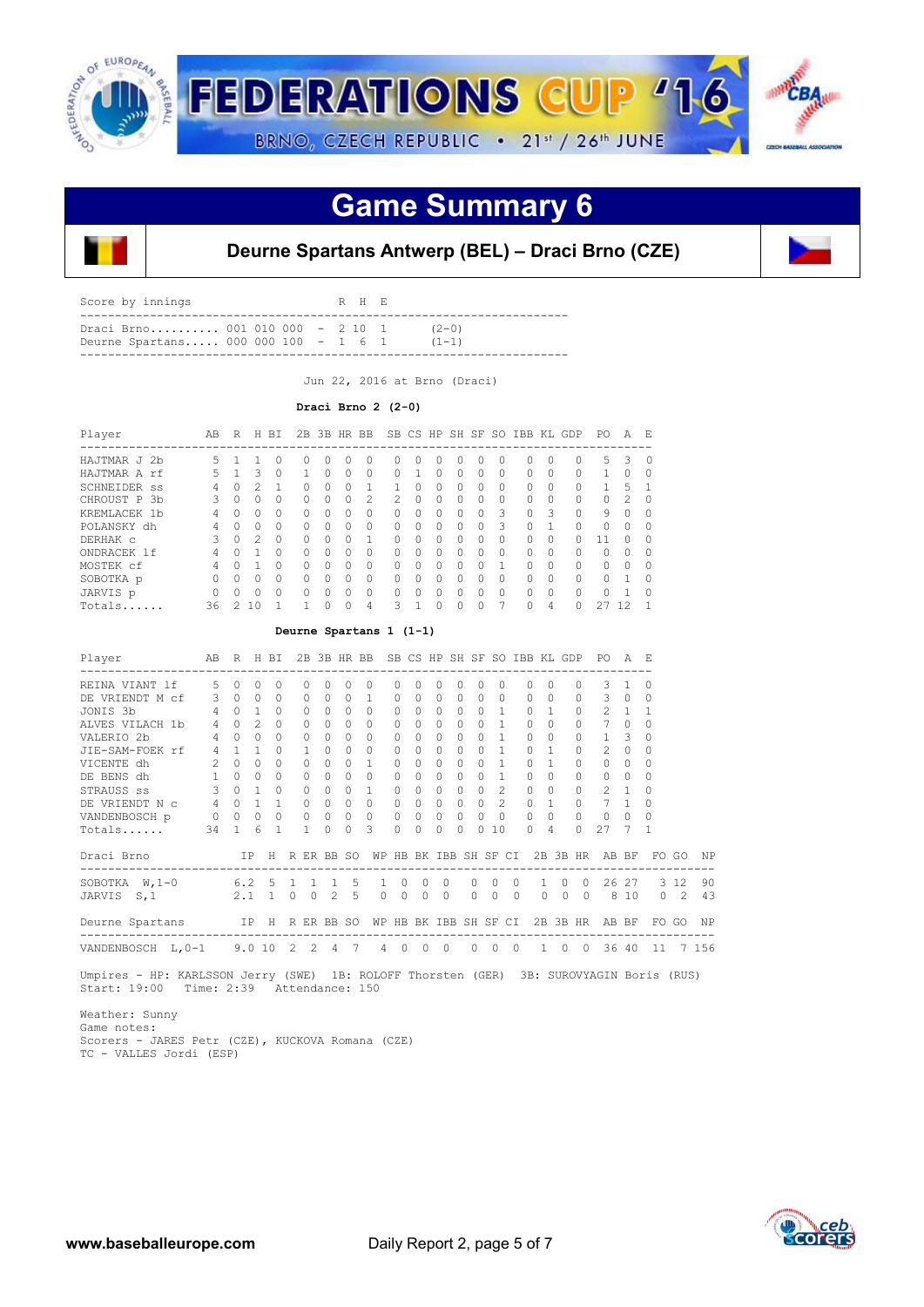

# **Technical Appointments**

### **Thursday June 23rd**

| Game            | At time | <b>Venue</b>           | Pool         | Home team                     |    | <b>Visiting team</b>               |  |
|-----------------|---------|------------------------|--------------|-------------------------------|----|------------------------------------|--|
| 7               | 10:00   | <b>Brno</b>            | A            | Apollo Bratislava (SVK)       | 8— | <b>SSHOR Moskvitch (RUS)</b>       |  |
| <b>Umpires:</b> |         | Thorston Roloff (GER)  |              | Frantisek Pribyl (CZE)        |    | Jerry Karlsson (SWE)               |  |
| <b>Scorers:</b> |         | Romana Kuckova (CZE)   |              | Petr Jares (CZE)              |    |                                    |  |
| T.C.:           |         | Bohumil Bilek (CZE)    |              |                               |    |                                    |  |
|                 |         |                        |              |                               |    |                                    |  |
| <b>Game</b>     | At time | <b>Venue</b>           | Group        | <b>Home team</b>              |    | <b>Visiting team</b>               |  |
| 8               | 14:30   | <b>Brno</b>            | A            | Deurne Spartans Antwerp (BEL) |    | <b>Buffaloes Blagoevgrad (BUL)</b> |  |
|                 |         |                        |              |                               |    |                                    |  |
| <b>Umpires:</b> |         | Boris Surovyagin (RUS) |              | Jean-Paul Jacobs (BEL)        |    | Franco Borselli (ITA)              |  |
| <b>Scorers:</b> |         | Filip Capka (CZE)      |              | Romana Kuckova (CZE)          |    |                                    |  |
| T.C.:           |         | Jordi Valles (ESP)     |              |                               |    |                                    |  |
|                 |         |                        |              |                               |    |                                    |  |
| Game            | At time | <b>Venue</b>           | <b>Group</b> | <b>Home team</b>              |    | <b>Visiting team</b>               |  |
| 9               | 19:00   | <b>Brno</b>            | $\mathsf{A}$ | Solvesborg Firehawks (SWE)    | 42 | Draci Brno (CZE)                   |  |
| <b>Umpires:</b> |         | Roman Matulik (SVK)    |              | Franco Borselli (ITA)         |    | Jean-Paul Jacobs (BEL)             |  |
| Scorers:        |         | Petr Jares (CZE)       |              | Romana Kuckova (CZE)          |    |                                    |  |